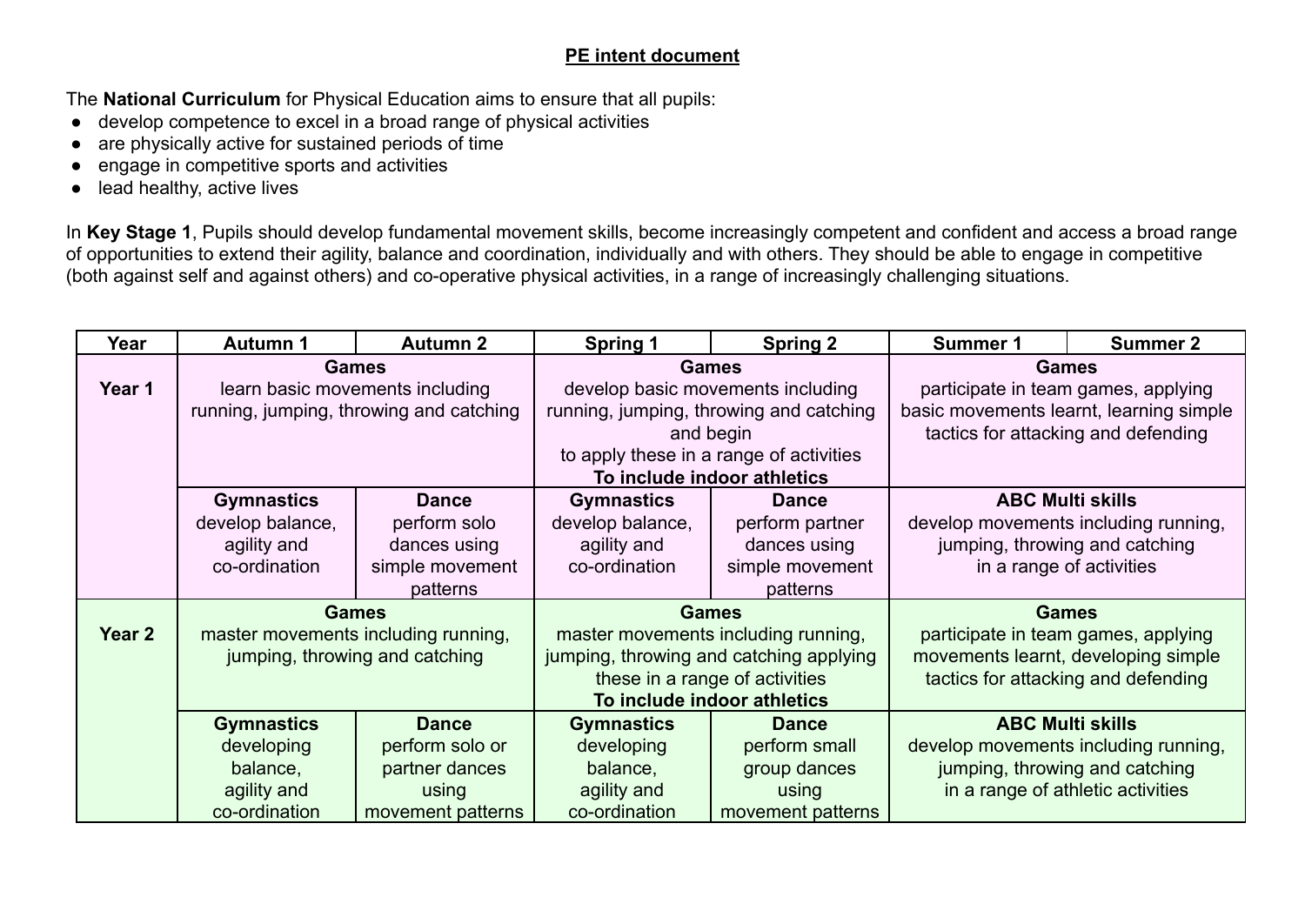## **Key Stage 2**

The **National Curriculum** for **Physical Education** aims to ensure that all pupils:

- develop competence to excel in a broad range of physical activities
- are physically active for sustained periods of time
- engage in competitive sports and activities
- lead healthy, active lives

In **Key Stage 2** pupils should continue to apply and develop a broader range of skills, learning how to use them in different ways and to link them to make actions and sequences of movement. They should enjoy communicating, collaborating and competing with each other. They should develop an understanding of how to improve in different physical activities and sports and learn how to evaluate and recognise their own success.

Pupils should be taught to:

- use running, jumping, throwing and catching in isolation and in combination
- play competitive games, modified where appropriate [for example, badminton, basketball, cricket, football, hockey, netball, rounders and tennis], and apply basic principles suitable for attacking and defending
- develop flexibility, strength, technique, control and balance [for example, through athletics and gymnastics]
- perform dances using a range of movement patterns
- take part in outdoor and adventurous activity challenges both individually and within a team
- compare their performances with previous ones and demonstrate improvement to achieve their personal best

| <b>Year Group</b> | Autumn 1       | <b>Autumn 2</b>     | <b>Spring 1</b>                      | <b>Spring 2</b>  | Summer 1                                | <b>Summer 2</b> |
|-------------------|----------------|---------------------|--------------------------------------|------------------|-----------------------------------------|-----------------|
| $\mathbf{3}$      | Gymnastics     | Indoor<br>athletics | Gymnastics                           | Dance            | <b>Athletics</b>                        |                 |
|                   | <b>Netball</b> | Football            | Hockey                               | Indoor athletics | End ball                                | Rounders        |
| 3                 | Invasion games |                     | Invasion games /<br>Net & wall games |                  | Invasion games /<br>Striking & fielding |                 |